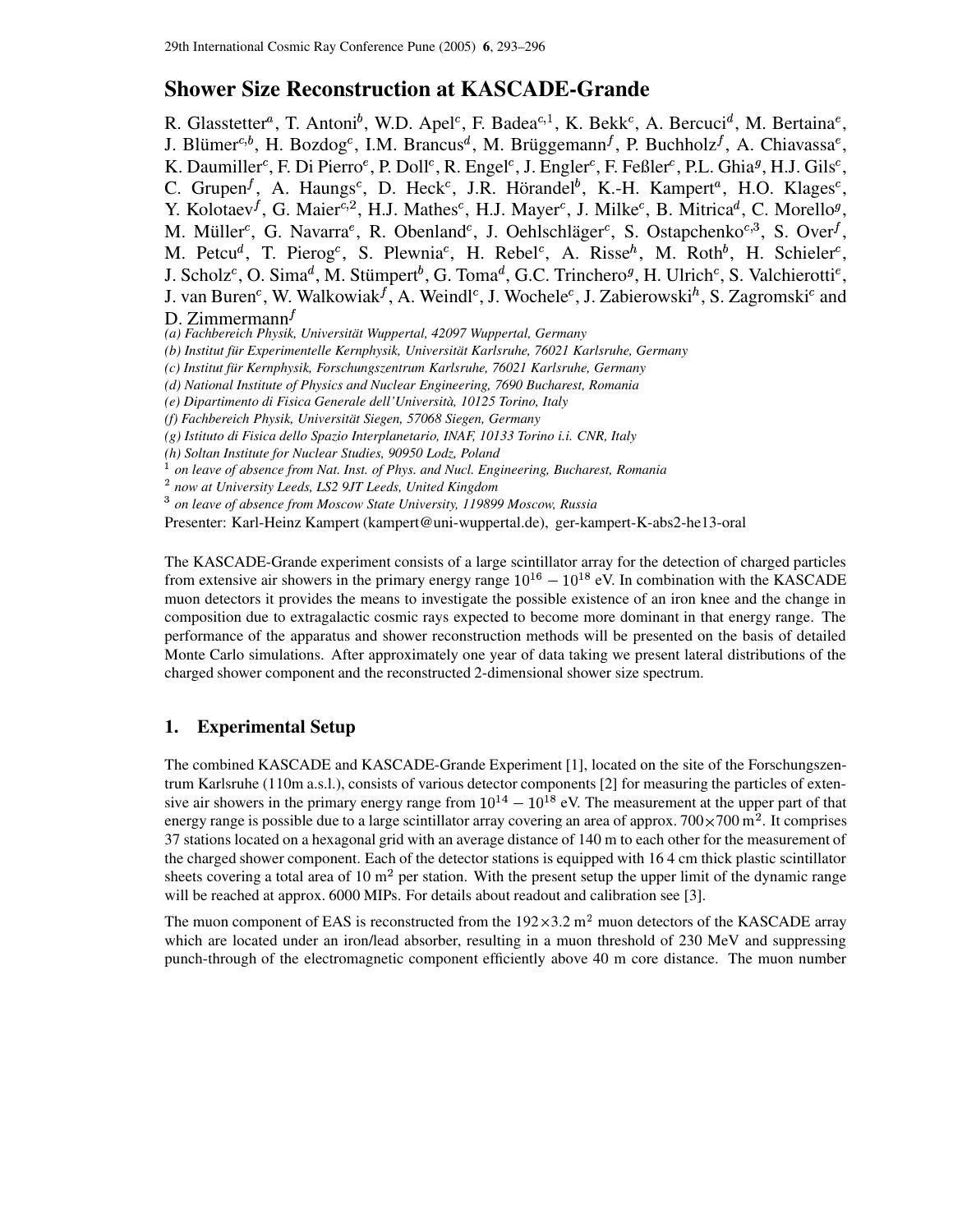$(E_{kin} > 300$  MeV) of an air shower is therefore reconstructed from a relatively local measurement on the  $200 \times 200$  m<sup>2</sup> field as described in [5].

## **2. Shower Reconstruction**

For describing the lateral distribution of electrons in a hadronic induced air shower especially at large core distances ( $r < 800$  m) a slightly modified NKG-function is used [4]:

$$
\rho_e = N_e \cdot C(s) \cdot \left(\frac{r}{r_0}\right)^{s-\alpha} \cdot \left(1 + \frac{r}{r_0}\right)^{s-\beta}
$$

with the normalization factor  $C(s) = \Gamma(\beta - s)/(2\pi r_0^2 \Gamma(s - \alpha + 2) \Gamma(\alpha + \beta - 2s - 2))$ , the shower size  $N_e$ and the so-called shower age s. Performing CORSIKA [7] air shower simulations, the parameters  $\alpha = 1.5$ ,  $\beta=3.6$  and  $r_0=40$  m were found as optimum for the radial distances relevant for the Grande array (opposite to the common parameters  $\alpha = 2$  and  $\beta = 4.5$  with  $r_0 = 89$  m used for the KASCADE array at  $r < 300$  m).

To describe the average arrival time  $\bar{t}$  and the time spread  $\sigma_t$  of the shower electrons a Linsley-function has been adapted to the time distributions of pure CORSIKA simulations:

$$
\bar{t} = 2.43 \text{ns} \cdot (1 + \frac{r}{30 \text{m}})^{1.55}
$$
 and  $\sigma_t = 1.43 \text{ns} \cdot (1 + \frac{r}{30 \text{m}})^{1.39}$ 

The parameters were found to depend only weakly on the primary particle properties and to first order approximation the measured arrival time of the first out of N particles inside a detector is given by  $\bar{t}_{1.0fN} = \bar{t}/\sqrt{N}$ .

Since the functions above are coupled via the particle number and the core distance in shower disc coordinates, they are fitted simultaneously to the data in a combined negative-log-likelihood/ $\chi^2$  minimization. For the calculation of the expected particle density in a Grande station a contribution from the previously reconstructed muon lateral distribution function  $\rho_{\mu}$  (for functional form see [5]) is taken into account. Thus, the 7 free parameters of the global fit are the core position and the shower direction (including a time offset), as well as the electron number ( $E_{kin} > 3$ MeV) and shower age.

To test the reconstruction procedure and to estimate its uncertainties, air showers generated by the CORSIKA package using the interaction models QGSJET01 [8] and FLUKA2002.4[9] were used as input for a detailed GEANT3.21-based [6] simulation of the installation. In total, approx. 200000 proton and iron showers were generated using a  $E^{-2}$  spectrum in the energy range  $10^{15} - 10^{18}$ eV and zenith angles 0°-18°. The output has then been analysed in the same way as for the measurement and the resulting spatial and directional resolution (68 % confidence level) is shown in Figure 1 (upper row) as function of shower size and for different primaries. In addition, there was a smaller data set from an updated simulation code including instrumental effects from electronics like photomultiplier responses and cable delay uncertainties whose results are plotted as open symbols. Above a threshold of  $10<sup>6</sup>$  electrons corresponding to 100 % trigger efficiency the resolution is better than 12 m and  $0.6^{\circ}$  respectively and nearly independent from the primary particle.

The accuracy of the estimated electron and muon number is shown in the lower panel of figure 1. Here, the average difference between the reconstructed and true logarithmic shower sizes (systematic deviation) have been plotted together with the spread of this quantities (statistical uncertainty). As can be seen, the statistical uncertainty for both is around 25 % at threshold and decreases slightly with shower size whereas the systematic deviation for the electrons decreases from 0 to -10 % and thus stays always well below the statistical accuracy of the experiment. The systematic overestimation of the muon component is currently under investigation [5].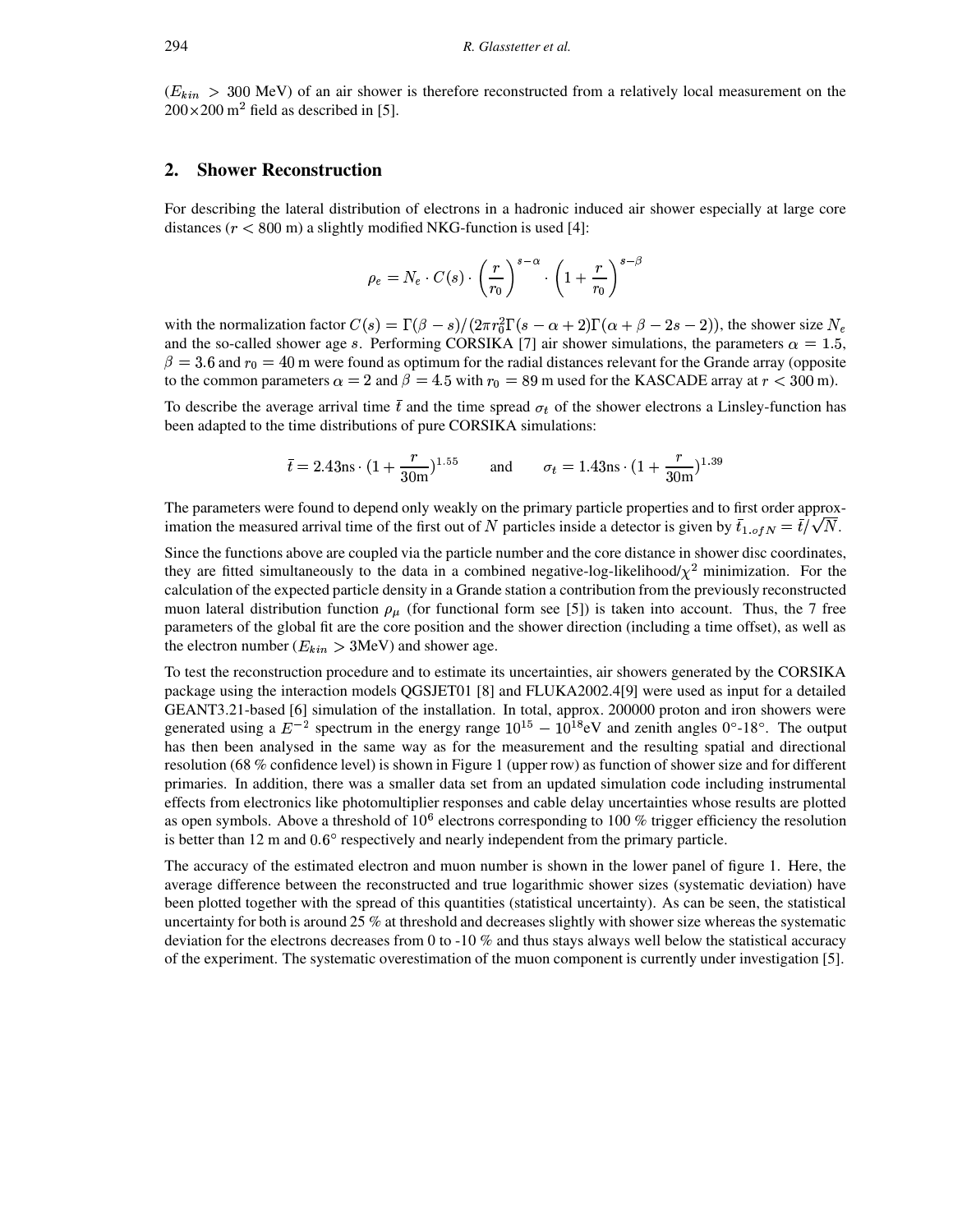

**Figure 1.** Reconstruction accuracy of core position (upper left) and shower direction (upper right) as function of electron number. Systematic deviation of the reconstructed electron (lower left) and muon number (lower right) as function of the true electron and muon number. The errors bars indicate the statistical error of a single reconstruction. The individual symbols correspond to a given primary energy range with isotropic zenith angles from  $0^{\circ} - 18^{\circ}$  for two different primary particles (p and Fe) and a data set with less statistics (open symbols) including additional electronic effects.

### **3. First Results**

In order to investigate the variation of the mean lateral distributions with energy, the primary energy has been roughly estimated from a linear combination of electron and muon numbers deduced from CORSIKA simulations with fixed energies and five different primaries  $(0^{\circ} - 18^{\circ})$  by means of a linear regression analysis:

$$
\lg(E_{est}/\text{GeV}) = 0.313 \cdot \lg N_e + 0.666 \cdot \lg N_u + 1.24 / \cos \vartheta + 0.580
$$

<sup>I</sup> The result of this analysis is displayed in Fig. 2 (left) for air showers above the experimental threshold of  $10^{16}$ eV with the fit functions  $\rho_e + \rho_\mu$  shown for comparison using the average fit parameters. The average age  $\bar{s}$  of these distributions is found to increase significantly with energy ( $\sigma_{\bar{s}} < 0.005$ ). This indicates that the age  $\bar{s}$  of these distributions is found to increase significantly with energy ( $\sigma_{\bar{s}} < 0.005$ ). This indicates that the composition gets heavier, i.e. more showers are starting higher in the atmosphere, with increasi the contrary, a constant composition would result in decreasing age parameters, because showers of increasing